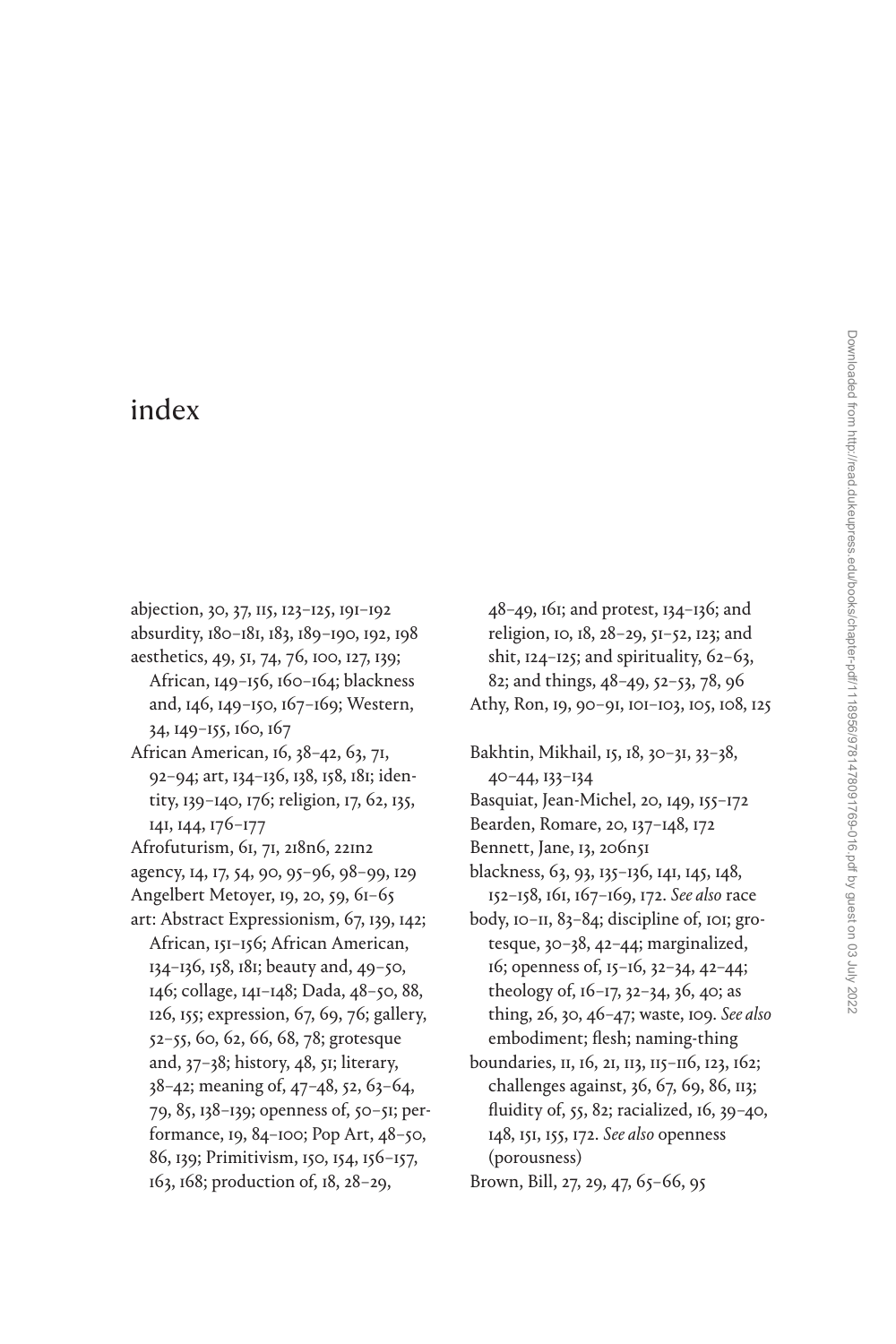Burden, Chris, [105](#page--1-0)–[107](#page--1-0) Butler, Judith, [19,](#page--1-0) [21](#page--1-0), [133](#page--1-0)

Camus, Albert, [14](#page--1-0), [21,](#page--1-0) [44,](#page--1-0) [51–52](#page--1-0), [65,](#page--1-0) [78,](#page--1-0) [90](#page--1-0), [175](#page--1-0), [189–192](#page--1-0), [194,](#page--1-0) [196](#page--1-0), [204n36](#page--1-0), [207n56](#page--1-0) Cattelan, Maurizio, [108](#page--1-0), [128–130](#page--1-0)

Christianity, [5,](#page--1-0) [10, 31–36](#page--1-0), [90](#page--1-0), [119](#page--1-0), [129](#page--1-0), [141](#page--1-0), [144](#page--1-0), [198](#page--1-0), [212n30](#page--1-0). *See also* religion; theology

closure, [15](#page--1-0), [17](#page--1-0); deception of, [189](#page--1-0)–[191](#page--1-0); desire for, [30](#page--1-0), [32](#page--1-0), [162](#page--1-0), [179, 184](#page--1-0) colonialism, [149–154,](#page--1-0) [156](#page--1-0), [169](#page--1-0) conjure, 143-147, [165](#page--1-0)

Danto, Arthur, [29, 47–53,](#page--1-0) [67–68,](#page--1-0) [138](#page--1-0) double-consciousness, [175](#page--1-0)–[177](#page--1-0) Douglas, Mary, [114,](#page--1-0) [115, 122](#page--1-0) Du Bois, W.E.B., [21](#page--1-0), [52,](#page--1-0) [64,](#page--1-0) [157](#page--1-0), [172–174](#page--1-0) Duchamp, Marcel, [50,](#page--1-0) [67, 88](#page--1-0), [126](#page--1-0)

Ellul, Jacques, [2–6,](#page--1-0) [202n12](#page--1-0) embodiment, [10](#page--1-0)–[12](#page--1-0), [17,](#page--1-0) [26, 33–35,](#page--1-0) [51,](#page--1-0) [61](#page--1-0), [121–122](#page--1-0), [127](#page--1-0), [164, 245n2.](#page--1-0) *See also* body; naming-thing; thing-things epistemology, [10](#page--1-0), [11](#page--1-0), [50](#page--1-0), [190](#page--1-0), [191, 209n5;](#page--1-0) and performance art, [94](#page--1-0), [96–97;](#page--1-0) and race, [135, 139](#page--1-0), [145, 152,](#page--1-0) [154](#page--1-0), [175](#page--1-0) evil, [119](#page--1-0), [178](#page--1-0), [183](#page--1-0), [185](#page--1-0)

flesh, [34,](#page--1-0) [41–43,](#page--1-0) [207n62.](#page--1-0) *See also* body Foucault, Michel, [6](#page--1-0)–[8,](#page--1-0) [26, 169,](#page--1-0) [171](#page--1-0), [203n22](#page--1-0)

gender, [13, 15,](#page--1-0) [16](#page--1-0), [39](#page--1-0), [70, 92–98,](#page--1-0) [120,](#page--1-0) [193](#page--1-0) George, Susan, [2–3,](#page--1-0) [5](#page--1-0)–[6](#page--1-0) Gignac, Justin, [109](#page--1-0) Greenblatt, Stephen, [53](#page--1-0) grotesque, [30](#page--1-0)–[33](#page--1-0), [129](#page--1-0); bodies, [30](#page--1-0)–[35](#page--1-0), [42–44](#page--1-0), [133](#page--1-0), [167;](#page--1-0) realism, [11](#page--1-0), [15](#page--1-0), [18,](#page--1-0) [30,](#page--1-0) [36–38,](#page--1-0) [41,](#page--1-0) [45,](#page--1-0) [196–197.](#page--1-0) *See also* openness (porousness)

Heidegger, Martin, [27](#page--1-0), [209n13](#page--1-0) hip-hop, [155](#page--1-0), [157–158,](#page--1-0) [171](#page--1-0), [172](#page--1-0)

history, [3,](#page--1-0) [153, 160](#page--1-0)–[162;](#page--1-0) African American, [59](#page--1-0), [92,](#page--1-0) [135](#page--1-0), [140,](#page--1-0) [175–176;](#page--1-0) and art, [48,](#page--1-0) [51, 61](#page--1-0), [65](#page--1-0), [91,](#page--1-0) [102,](#page--1-0) [103,](#page--1-0) [146](#page--1-0), [149;](#page--1-0) human, [9,](#page--1-0) [27](#page--1-0), [129](#page--1-0); personal, [66,](#page--1-0) [79,](#page--1-0) [82;](#page--1-0) of shit, [114,](#page--1-0) [117](#page--1-0), [118](#page--1-0)

human: agency, [14](#page--1-0), [98](#page--1-0); experience, [11,](#page--1-0) [18](#page--1-0), [31](#page--1-0); life, [67](#page--1-0); nature of, [11](#page--1-0), [116;](#page--1-0) technology and, [3–4, 9;](#page--1-0) things and, [10–13](#page--1-0), [26–28](#page--1-0), [46.](#page--1-0) *See also* humanism; naming-thing humanism, [11, 205n42](#page--1-0)

interplay, [15–18, 37, 64–65](#page--1-0), [136](#page--1-0)–[138](#page--1-0), [142](#page--1-0); in art, [38–42, 67](#page--1-0), [124–125](#page--1-0), [142–148](#page--1-0), [151,](#page--1-0) [158](#page--1-0)–[160,](#page--1-0) [169–171](#page--1-0); closure of, [133](#page--1-0)–[134](#page--1-0); moment of, [38](#page--1-0), [115,](#page--1-0) [123,](#page--1-0) [195](#page--1-0), [151,](#page--1-0) [182](#page--1-0), [190](#page--1-0); race and, [176](#page--1-0), [182–185](#page--1-0); religion and, [8](#page--1-0), [179–180;](#page--1-0) of things, [11](#page--1-0)–[19,](#page--1-0) [26](#page--1-0), [30](#page--1-0), [40,](#page--1-0) [49,](#page--1-0) [61–62,](#page--1-0) [119,](#page--1-0) [124](#page--1-0)–[126,](#page--1-0) [192](#page--1-0)

James, William, [121](#page--1-0), [173,](#page--1-0) [174](#page--1-0), [175,](#page--1-0) [177–180](#page--1-0), [184](#page--1-0)–[185](#page--1-0)

Kristeva, Julia, [12, 115](#page--1-0), [123](#page--1-0)–[125](#page--1-0)

Laporte, Dominique, [19,](#page--1-0) [108](#page--1-0), [117,](#page--1-0) [119–121](#page--1-0) Larsen, Nella, [38–39](#page--1-0), [42–43](#page--1-0), [175](#page--1-0), [192](#page--1-0)–[198](#page--1-0) Long, Charles, [183–184](#page--1-0)

Manzoni, Piero, [106](#page--1-0), [128–130](#page--1-0) Marriott, David, [133](#page--1-0) materiality, [13](#page--1-0)–[14,](#page--1-0) [25–26,](#page--1-0) [28](#page--1-0), [33](#page--1-0), [38,](#page--1-0) [41,](#page--1-0) [46,](#page--1-0) [63,](#page--1-0) [113](#page--1-0), [206n55](#page--1-0) McEvilley, Thomas, [156](#page--1-0)–[157](#page--1-0) melancholy, [179](#page--1-0), [182–183](#page--1-0), [194](#page--1-0) Metoyer, Angelbert, [19](#page--1-0), [20](#page--1-0), [59](#page--1-0), [61](#page--1-0)–[82,](#page--1-0) [91,](#page--1-0) [95](#page--1-0), [208n68,](#page--1-0) [218n1](#page--1-0) Miller, Daniel, [25](#page--1-0)–[26](#page--1-0), [54](#page--1-0) moralism, [18,](#page--1-0) [21](#page--1-0), [38,](#page--1-0) [52](#page--1-0), [65](#page--1-0), [164,](#page--1-0) [175,](#page--1-0) [180](#page--1-0),

[189,](#page--1-0) [190,](#page--1-0) [196](#page--1-0), [199](#page--1-0)

naming-thing (human), [12](#page--1-0)–[13](#page--1-0), [15](#page--1-0), [26–28](#page--1-0); in art, [74](#page--1-0), [79](#page--1-0), [84–86,](#page--1-0) [88](#page--1-0)–[89](#page--1-0), [95](#page--1-0)–[96;](#page--1-0) bodied, [12](#page--1-0), [16,](#page--1-0) [18](#page--1-0)–[21](#page--1-0), [27,](#page--1-0) [30,](#page--1-0) [32–33, 35,](#page--1-0) [41–42,](#page--1-0) [53](#page--1-0), [55](#page--1-0), [60–65](#page--1-0), [68](#page--1-0), [107](#page--1-0), [112–118;](#page--1-0) encounter with, [27,](#page--1-0) [64,](#page--1-0) [96,](#page--1-0) [98](#page--1-0), [102,](#page--1-0) [105;](#page--1-0)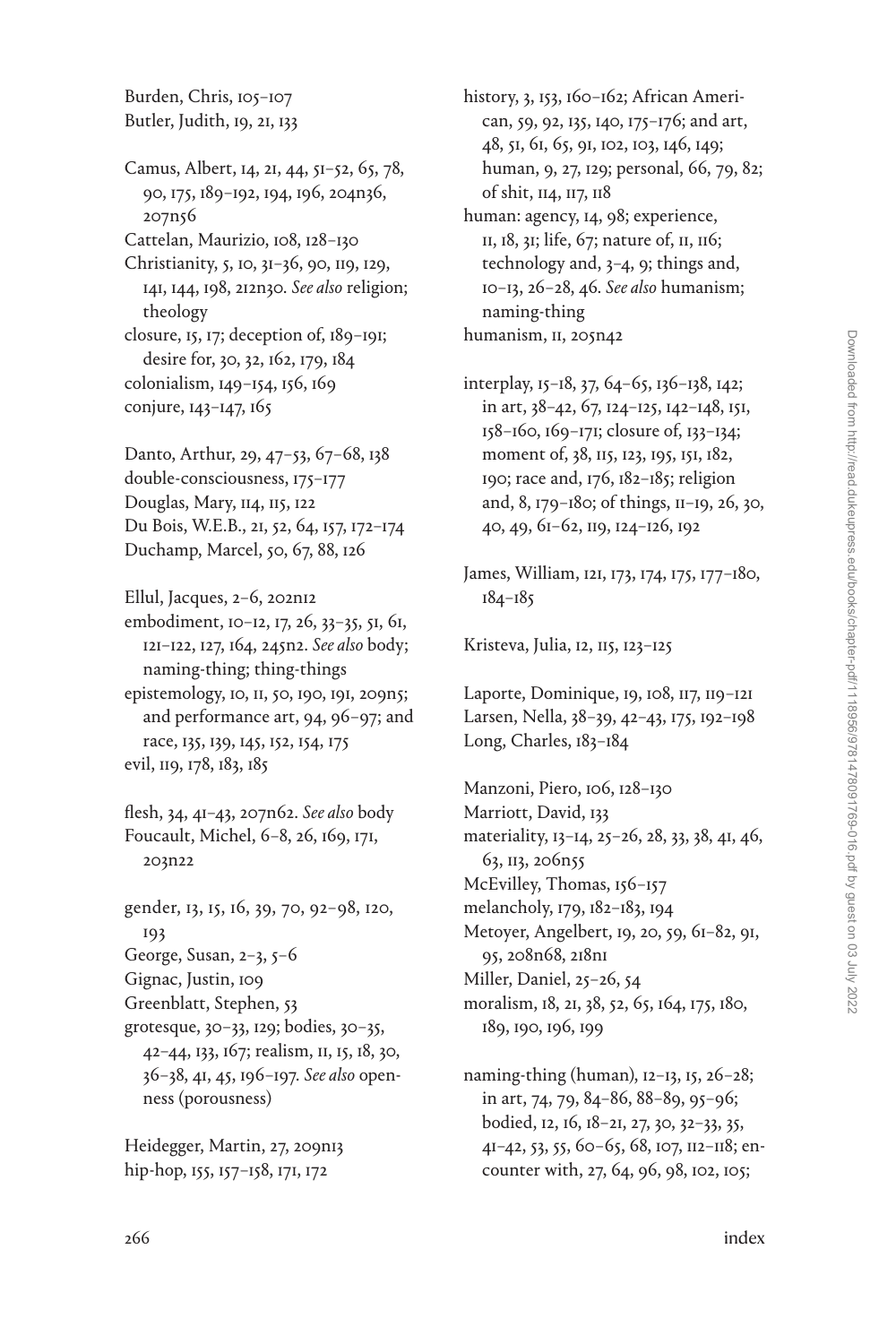grotesque, [37](#page--1-0); and naming, [39–40](#page--1-0), [157;](#page--1-0) openness of, [109–110,](#page--1-0) [112, 130;](#page--1-0) race and, [60](#page--1-0), [63](#page--1-0), [94](#page--1-0)–[96](#page--1-0), [134](#page--1-0)–[138,](#page--1-0) [148;](#page--1-0) and thingthings, [38,](#page--1-0) [46,](#page--1-0) [84](#page--1-0), [88,](#page--1-0) [109–110, 116;](#page--1-0) and waste, [109–110](#page--1-0), [112](#page--1-0), [116,](#page--1-0) [126–127](#page--1-0). *See also* human; thing-things new materialism, [13](#page--1-0)–[14,](#page--1-0) [206n52](#page--1-0)

- objects, vs. things, [11](#page--1-0), [26–27](#page--1-0), [29,](#page--1-0) [46,](#page--1-0) [60](#page--1-0), [62, 198](#page--1-0), [209n5.](#page--1-0) *See also* things; thing-things
- Ono, Yoko, [37–38](#page--1-0)
- ontology, [8](#page--1-0), [26,](#page--1-0) [46,](#page--1-0) [50,](#page--1-0) [52](#page--1-0), [60,](#page--1-0) [61,](#page--1-0) [79;](#page--1-0) embracing of, [196–199;](#page--1-0) race and, [135](#page--1-0)–[140](#page--1-0), [153](#page--1-0)–[154,](#page--1-0) [156–157](#page--1-0), [182](#page--1-0)
- openness (porousness): of art, [51](#page--1-0), [59](#page--1-0), [123](#page--1-0), [162;](#page--1-0) Camus and, [191](#page--1-0)–[192;](#page--1-0) and race, [136](#page--1-0), [148–149, 173](#page--1-0); of things, [7](#page--1-0)–[8,](#page--1-0) [12](#page--1-0), [14–21,](#page--1-0) [29](#page--1-0)–[31,](#page--1-0) [33–34,](#page--1-0) [36,](#page--1-0) [109–110, 112, 115](#page--1-0), [130](#page--1-0), [189](#page--1-0); value of, [192–195.](#page--1-0) *See also* boundaries; grotesque

Owens, Clifford, [19](#page--1-0), [87–88, 96](#page--1-0)–[99](#page--1-0), [105](#page--1-0)

- performance art, [84](#page--1-0)–[91, 107;](#page--1-0) African American, [92–100](#page--1-0); things and, [95](#page--1-0)–[96](#page--1-0) philosophy, [16, 45, 65, 108](#page--1-0), [172](#page--1-0), [174](#page--1-0), [177,](#page--1-0)
- [190](#page--1-0)
- Piper, Adrian, [94–99](#page--1-0)
- Pope.L, [53](#page--1-0)–[54](#page--1-0)
- posthumanism, [11](#page--1-0)
- Powell, Richard J., [135](#page--1-0)–[137, 168](#page--1-0)
- power, [6](#page--1-0)–[7](#page--1-0), [20](#page--1-0)–[21](#page--1-0), [26](#page--1-0), [40,](#page--1-0) [169](#page--1-0)
- problem soul, [174](#page--1-0)–[175,](#page--1-0) [177](#page--1-0), [180,](#page--1-0) [182](#page--1-0)–[183,](#page--1-0) [195](#page--1-0)–[186](#page--1-0)
- purity, [112,](#page--1-0) [114](#page--1-0)–[115,](#page--1-0) [119](#page--1-0), [121](#page--1-0), [123](#page--1-0), [129](#page--1-0)
- race: as boundary, [16, 39–40](#page--1-0), [148](#page--1-0); materiality and, [14](#page--1-0), [15](#page--1-0); performance art and, [92](#page--1-0)–[93;](#page--1-0) racial difference, [60](#page--1-0), [149;](#page--1-0) racial disregard, [11](#page--1-0), [21,](#page--1-0) [40,](#page--1-0) [172,](#page--1-0) [176](#page--1-0)–[177, 180](#page--1-0), [182](#page--1-0)–[185;](#page--1-0) racialization, [21,](#page--1-0) [134](#page--1-0)–[136, 157,](#page--1-0) [172.](#page--1-0) *See also* blackness; whiteness religion: African, [170–171](#page--1-0); African American, [17](#page--1-0), [62, 135](#page--1-0), [141](#page--1-0), [176](#page--1-0)–[177](#page--1-0), [183](#page--1-0)–[184;](#page--1-0) art and, [10](#page--1-0), [18](#page--1-0), [28](#page--1-0)–[29](#page--1-0), [51](#page--1-0)–[53;](#page--1-0) and culture, [187–188](#page--1-0); definition of,

[1](#page--1-0)–[3;](#page--1-0) hermeneutics, [3](#page--1-0), [6](#page--1-0)–[9](#page--1-0); as observation, [9](#page--1-0), [14](#page--1-0)–[15;](#page--1-0) particularity of, [9–10;](#page--1-0) study of, [16](#page--1-0)–[18](#page--1-0), [34](#page--1-0), [187](#page--1-0); as technology, [2](#page--1-0)–[10](#page--1-0), [12,](#page--1-0) [16](#page--1-0)–[18](#page--1-0), [26](#page--1-0)–[31](#page--1-0), [38](#page--1-0), [46](#page--1-0), [51](#page--1-0)–[52](#page--1-0), [84–85,](#page--1-0) [188–189,](#page--1-0) [210n13](#page--1-0), [217n24;](#page--1-0) things and, [10,](#page--1-0) [26](#page--1-0). *See also* sacred; secular; theology

restriction, [15](#page--1-0)–[17,](#page--1-0) [19–21,](#page--1-0) [141](#page--1-0)

- ritual: African American, [141](#page--1-0), [176–177,](#page--1-0) [181;](#page--1-0) aggression, [99](#page--1-0), [101](#page--1-0)–[102;](#page--1-0) art and, [55](#page--1-0), [62, 65](#page--1-0), [66](#page--1-0), [68](#page--1-0), [145,](#page--1-0) [147;](#page--1-0) Christian, [129;](#page--1-0) pain and, [89–90](#page--1-0), [102;](#page--1-0) of reference, [15,](#page--1-0) [59](#page--1-0); ritualization, [18,](#page--1-0) [37,](#page--1-0) [125](#page--1-0), [129–130](#page--1-0), [208n66](#page--1-0); secular, [53](#page--1-0), [118](#page--1-0)
- sacred, [37](#page--1-0), [53](#page--1-0), [60](#page--1-0), [62](#page--1-0), [68,](#page--1-0) [101,](#page--1-0) [123.](#page--1-0) *See also* religion; secular secular, [53](#page--1-0), [63](#page--1-0), [114,](#page--1-0) [118, 129](#page--1-0) shit, [111–113](#page--1-0); in art, [123–130;](#page--1-0) attitudes toward, [117–118;](#page--1-0) meaning of, [115](#page--1-0)–[116](#page--1-0), [121](#page--1-0); and morality, [119–120](#page--1-0) sick soul, [121](#page--1-0), [174, 177](#page--1-0)–[180.](#page--1-0) *See also* problem soul Sisyphus, [90](#page--1-0), [175](#page--1-0), [190](#page--1-0), [197.](#page--1-0) *See also* Camus, Albert social coding, [11](#page--1-0), [15–16](#page--1-0), [92, 95, 99](#page--1-0)–[100,](#page--1-0)
- [133,](#page--1-0) [153–154,](#page--1-0) [158,](#page--1-0) [162,](#page--1-0) [193](#page--1-0) spirituality, [3, 197](#page--1-0); art and, [62](#page--1-0)–[63](#page--1-0), [82](#page--1-0); things and, [130](#page--1-0)
- spirituals, [176–177,](#page--1-0) [183, 195](#page--1-0)
- subjectivity, [11,](#page--1-0) [15,](#page--1-0) [82,](#page--1-0) [119](#page--1-0), [136,](#page--1-0) [158,](#page--1-0) [191–192;](#page--1-0) complex, [1](#page--1-0), [187](#page--1-0)–[189](#page--1-0), [201n1,](#page--1-0) [245n3](#page--1-0)
- symbols, [7](#page--1-0), [10](#page--1-0), [19,](#page--1-0) [20](#page--1-0), [59](#page--1-0)–[64,](#page--1-0) [70,](#page--1-0) [74–76](#page--1-0), [98](#page--1-0), [151,](#page--1-0) [157](#page--1-0), [170](#page--1-0)
- technology: and power, [6–7](#page--1-0); religion and, [2–10;](#page--1-0) religion as, [2–10,](#page--1-0) [12](#page--1-0), [16–18](#page--1-0), [26–31](#page--1-0), [38,](#page--1-0) [46,](#page--1-0) [51–52](#page--1-0), [84–85,](#page--1-0) [188](#page--1-0)–[189](#page--1-0), [210n13](#page--1-0), [217n24](#page--1-0); and technique, [3](#page--1-0)–[6](#page--1-0)
- *Terror and Triumph,* [187–188,](#page--1-0) [201n1](#page--1-0) theology, [16–18](#page--1-0), [30,](#page--1-0) [119](#page--1-0)–[120,](#page--1-0) [187](#page--1-0), [190](#page--1-0); of the body, [16–17](#page--1-0), [32](#page--1-0)–[34,](#page--1-0) [121;](#page--1-0) Christian, [32–36,](#page--1-0) [119;](#page--1-0) grotesque and, [30](#page--1-0)–[35](#page--1-0); and things, [17](#page--1-0), [190](#page--1-0)
- thingliness, [26, 49, 53,](#page--1-0) [55,](#page--1-0) [67,](#page--1-0) [70,](#page--1-0) [79,](#page--1-0) [86](#page--1-0), [112](#page--1-0), [136,](#page--1-0) [142](#page--1-0)